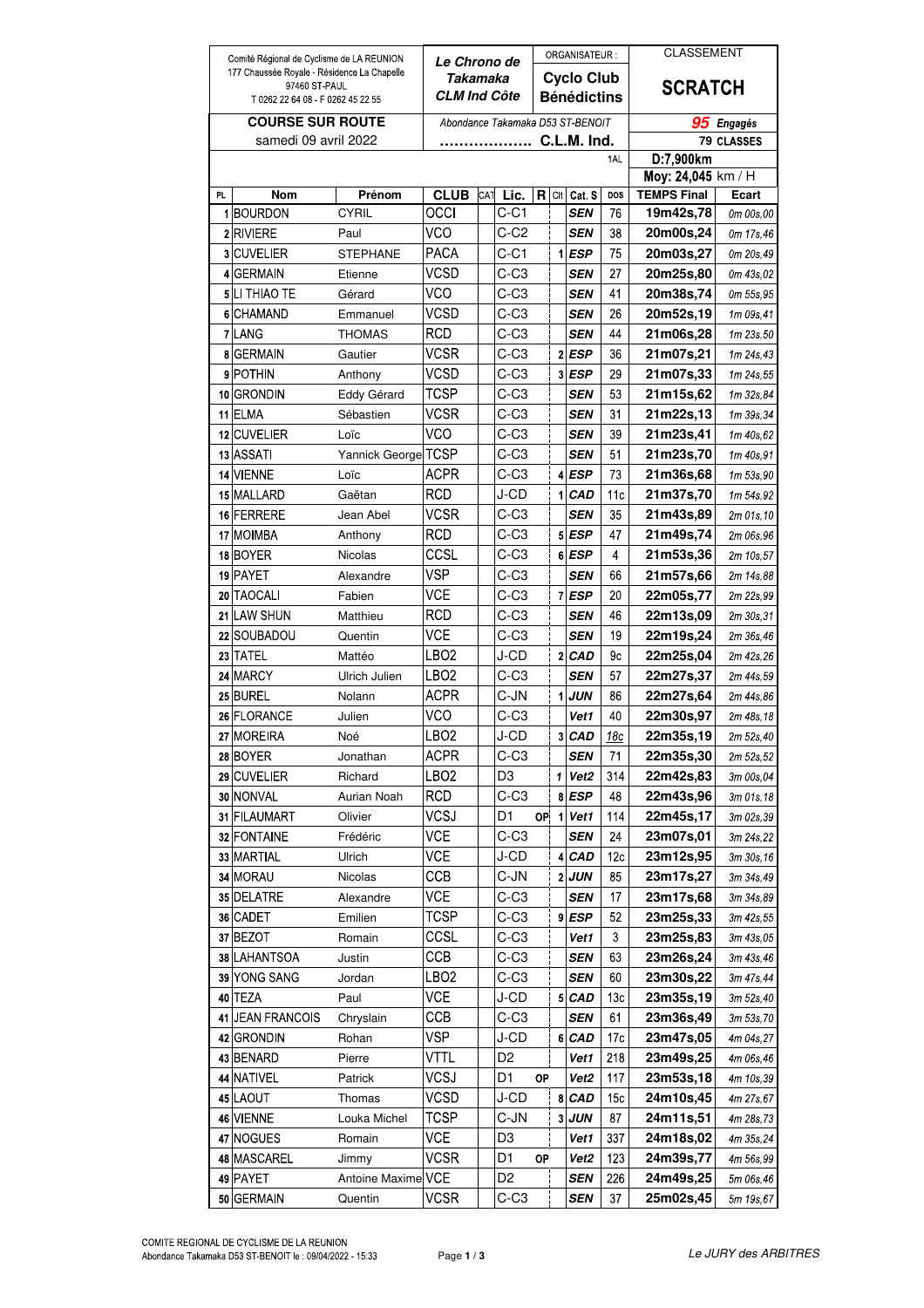| Comité Régional de Cyclisme de LA REUNION<br>177 Chaussée Royale - Résidence La Chapelle<br>97460 ST PAUL |                   | Le Chrono de<br>Takamaka |                                  |     | ORGANISATEUR:<br>Cyclo Club |    |     |                  | <b>CLASSEMENT</b><br><b>SCRATCH</b> |                      |                                 |
|-----------------------------------------------------------------------------------------------------------|-------------------|--------------------------|----------------------------------|-----|-----------------------------|----|-----|------------------|-------------------------------------|----------------------|---------------------------------|
|                                                                                                           |                   |                          |                                  |     |                             |    |     |                  |                                     |                      | T 0262 22 64 08 F 0262 45 22 55 |
| <b>COURSE SUR ROUTE</b>                                                                                   |                   |                          | Abondance Takamaka D53 ST-BENOIT |     |                             |    |     |                  |                                     | 95<br><b>Engagés</b> |                                 |
| samedi 09 avril 2022                                                                                      |                   |                          | C.L.M. Ind.                      |     |                             |    |     |                  |                                     | 79 CLASSES           |                                 |
|                                                                                                           |                   |                          |                                  |     |                             |    |     |                  | 1AL                                 | D:7,900km            |                                 |
|                                                                                                           |                   |                          |                                  |     |                             |    |     |                  |                                     | Moy: 24,045 km / H   |                                 |
| PL                                                                                                        | <b>Nom</b>        | Prénom                   | <b>CLUB</b>                      | CAT | Lic.                        | R  | Cit | Cat. S           | DOS                                 | <b>TEMPS Final</b>   | <b>Ecart</b>                    |
|                                                                                                           | 51 HOAREAU        | Jean Alain               | VCSD                             |     | D3                          |    |     | Vet2             | 325                                 | 25m07s,24            | 5m 24s, 46                      |
|                                                                                                           | 52 VITRY          | Sylvain                  | ССВ                              |     | D3                          |    |     | Vet1             | 309                                 | 25m08s,12            | 5m 25s, 33                      |
|                                                                                                           | 53 TAOCALI        | Nathan                   | VCE                              |     | C-C3                        |    |     | 10 ESP           | 21                                  | 25m11s,73            | 5m 28s, 95                      |
|                                                                                                           | 54 CASTETS        | Frédéric                 | LBO <sub>2</sub>                 |     | D3                          |    |     | Vet1             | 313                                 | 25m21s,05            | 5m 38s.27                       |
|                                                                                                           | 55 DERRIEN        | Luigi                    | <b>VSP</b>                       |     | C-C3                        |    |     | Vet1             | 65                                  | 25m35s,98            | 5m 53s, 19                      |
|                                                                                                           | 56 KOYTCHA        | Dev                      | LBO2                             |     | D2                          |    |     | Vet1             | 212                                 | 25m45s,66            | 6m 02s, 87                      |
| 57                                                                                                        | <b>CASIMIR</b>    | <b>MATHIEU</b>           | <b>VCE</b>                       |     | D <sub>2</sub>              |    |     | <b>SEN</b>       | 225                                 | 25m46s,69            | 6m 03s,90                       |
|                                                                                                           | 58 HENRIETTE      | Christopher              | <b>VSP</b>                       |     | C-JN                        |    | 4   | JUN              | 88                                  | 25m49s,01            | 6m 06s, 23                      |
|                                                                                                           | 59 CASIMIR        | Guillaume                | VCE                              |     | D1                          |    |     | <b>SEN</b>       | 127                                 | 26m06s,16            | 6m 23s, 38                      |
|                                                                                                           | 60 HUGUET         | Louis                    | TCSP                             |     | D2                          | OP |     | <b>SEN</b>       | 229                                 | 26m09s,19            | 6m 26s, 41                      |
|                                                                                                           | 61 HOAREAU        | Yannis                   | CCB                              |     | $C-C3$                      |    |     | Vet1             | 62                                  | 26m17s,10            | 6m 34s, 31                      |
|                                                                                                           | 62 GRONDIN        | Jean Michel              | VCE                              |     | D3                          |    |     | Vet2             | 319                                 | 26m32s,02            | 6m 49s, 24                      |
|                                                                                                           | 63 MORASSUTTI     | Fabrice                  | ССВ                              |     | D3                          |    |     | Vet1             | 308                                 | 27m13s,66            | 7m 30s,88                       |
|                                                                                                           | 64 BIGA           | Benjamin                 | VCE                              |     | D4                          |    |     | Vet1             | 431                                 | 27m28s,08            | 7m 45s, 29                      |
|                                                                                                           | 65 LAUGIER        | Nicolas                  | CCB                              |     | J-CD                        |    | 9   | CAD              | 5 <sub>c</sub>                      | 27m28s,38            | 7m 45s,60                       |
|                                                                                                           | 66 ROBERT         | François Ulysse          | <b>CVP</b>                       |     | D2                          |    |     | Vet1             | 205                                 | 27m59s.63            | 8m 16s, 84                      |
|                                                                                                           | 67 RAMIDGE BANE   | Axel                     | LBO <sub>2</sub>                 |     | D4                          |    |     | Vet3             | 438                                 | 28m00s.83            | 8m 18s,05                       |
|                                                                                                           | 68 LEBEAU         | Pierre Anthony           | VSP                              |     | D3                          |    |     | <b>SEN</b>       | 332                                 | 28m06s,24            | 8m 23s, 46                      |
|                                                                                                           | 69 DAMOUR         | Jismmy                   | VSP                              |     | D3                          |    |     | Vet1             | 331                                 | 28m28s,41            | 8m 45s, 62                      |
|                                                                                                           | 70 ADELER         | Paul Joigny              | ССВ                              |     | D4                          |    |     | Vet3             | 424                                 | 29m12s,59            | 9m 29s, 81                      |
|                                                                                                           | 71 ARMOET         | Jean Daniel              | VCE                              |     | D4                          |    |     | Vet <sub>2</sub> | 430                                 | 29m28s,08            | 9m 45s.29                       |
| 72                                                                                                        | <b>GONTHIER</b>   | Fabrice                  | <b>VCSJ</b>                      |     | D3                          |    |     | Vet1             | 327                                 | 30m39s,94            | 10m 57s, 15                     |
|                                                                                                           | 73 LAUGIER        | José                     | ССВ                              |     | D4                          |    |     | Vet <sub>2</sub> | 425                                 | 30m55s,38            | 11m 12s,60                      |
|                                                                                                           | 74 ROUDIC         | Andy                     | LBO2                             |     | J-CD                        |    | 9   | CAD              | 8c                                  | 30m56s.90            | 11m 14s, 12                     |
|                                                                                                           | 75 SALVAN         | Raphael                  | VCSR                             |     | D1                          |    |     | ESP              | 126                                 | 31m21s,69            | 11m 38s, 91                     |
|                                                                                                           | 76 ADELER         | Pierre                   | ССВ                              |     | D4                          |    |     | Vet3             | 429                                 | 31m35s,43            | 11m 52s, 65                     |
|                                                                                                           | 77 LAFABLE        | Mickaël                  | <b>CVP</b>                       |     | D3                          |    |     | Vet1             | 341                                 | 31m52s,30            | 12m 09s, 52                     |
|                                                                                                           | 78 CASPAR         | Francois                 | WL                               |     | D3                          |    |     | <b>SEN</b>       | 335                                 | 31m58s,37            | 12m 15s, 58                     |
|                                                                                                           | 79 JAVARY         | Gérald                   | <b>VCE</b>                       |     | D <sub>3</sub>              |    |     | Vet1             | 320                                 | 32m12s,10            | 12m 29s, 32                     |
|                                                                                                           | <b>ABANDONS :</b> | 1                        |                                  |     |                             |    |     |                  |                                     |                      |                                 |
|                                                                                                           | A1 MONTUSCLAT     | Raphaël                  | LBO <sub>2</sub>                 |     | J-CD                        |    |     | CAD              | 6c                                  |                      |                                 |